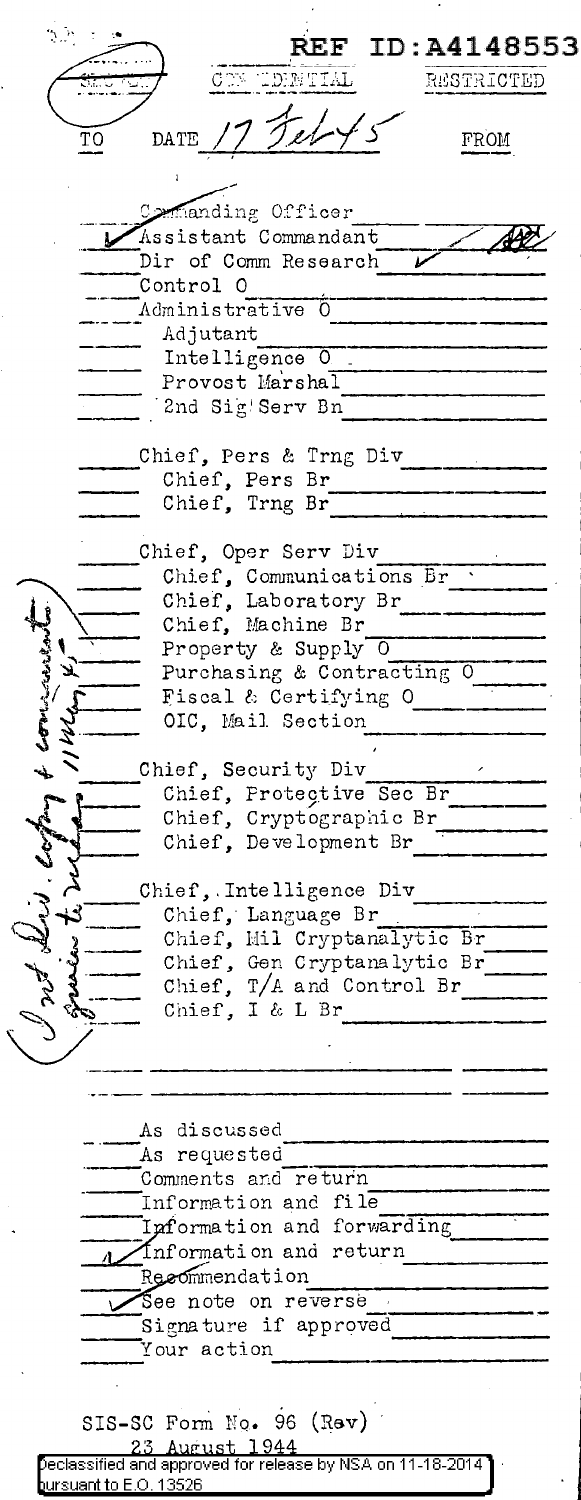Herewith are Security reactions to a paper originated in the office. to try to solve some of the problems presented discussing this oftenwoon. Igane a copy of the. was to pross it to spelge and asked them to Comment, none received yet. Impound leal. Goodrich of the exist. the copy in Spitzer's hands for jurisme. This should bring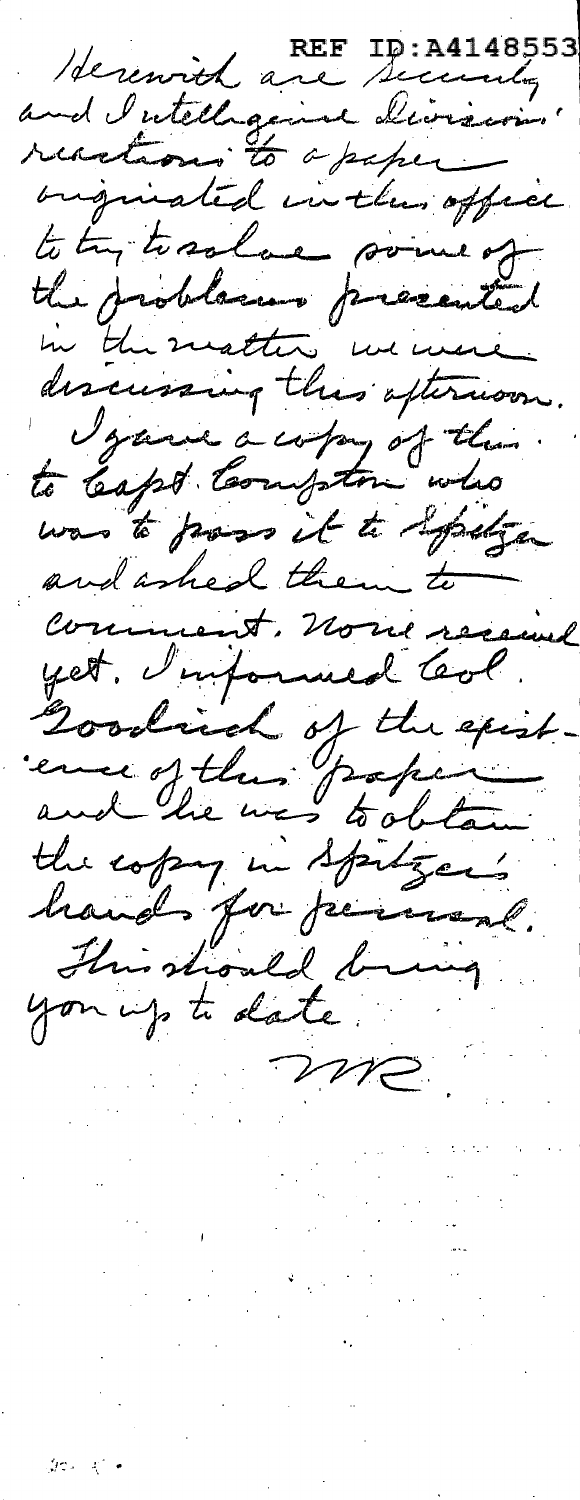| <b>SUBJECT</b>           |                                           |                                                                                                                                                                                                                                                                                                                                                                                                                                                                                         |                                                                         |
|--------------------------|-------------------------------------------|-----------------------------------------------------------------------------------------------------------------------------------------------------------------------------------------------------------------------------------------------------------------------------------------------------------------------------------------------------------------------------------------------------------------------------------------------------------------------------------------|-------------------------------------------------------------------------|
|                          |                                           | Communication Security Compromises                                                                                                                                                                                                                                                                                                                                                                                                                                                      |                                                                         |
|                          |                                           |                                                                                                                                                                                                                                                                                                                                                                                                                                                                                         |                                                                         |
|                          |                                           | ハベル                                                                                                                                                                                                                                                                                                                                                                                                                                                                                     |                                                                         |
| Number<br>each<br>action | . То—                                     | Memorandum                                                                                                                                                                                                                                                                                                                                                                                                                                                                              | Name, Division or<br>Branch, and Date                                   |
| $1 \ldots$               | Chief, Intel<br>Div.                      | Attention is invited to the<br>$\sim 1$<br>attached draft which is to be prepared<br>in final form as a memorandum for General<br>Clarke of G-2 and signed by Colonel<br>Corderman.                                                                                                                                                                                                                                                                                                     |                                                                         |
|                          |                                           | 2.<br>Detailed comments are desired.<br>One copy may be retained for<br>3.<br>your files.                                                                                                                                                                                                                                                                                                                                                                                               |                                                                         |
|                          |                                           | Incl.<br>Draft in dup                                                                                                                                                                                                                                                                                                                                                                                                                                                                   | Wm. F. Friedman<br>Dir of Com Res<br>SPSIS-5, Ext.215<br>8 January 1945 |
| 2                        | Director of<br>Communications<br>Research | 1. The procedure enunciated in the<br>attached paper is quite sound. I do not see<br>the necessity, however, of sending a memorandum<br>covering the full scope to General Clarke as.<br>it appears that this matter is definitely the<br>responsibility of the Security Division of<br>SSA. It appears to be a matter which we should<br>handle ourselves as we already have sufficient<br>authority to invite attention to cryptographic<br>compromises wherever they are discovered. |                                                                         |
|                          |                                           | 2. Whatever assistance is needed by<br>the Security Division to put this procedure<br>into effect can be 2150 by this division.<br>3. Comments of Lt. Colonels Auliback<br>and Rowlett are attached.<br>3 Incl.<br>$Incl. I - n/c$<br>$Incl. 2 - Elim$<br>Incl 3                                                                                                                                                                                                                        | <b>M</b> ld • . Hayes<br>Colonel, SPSIS-9<br>26 January 1945<br>Ext 311 |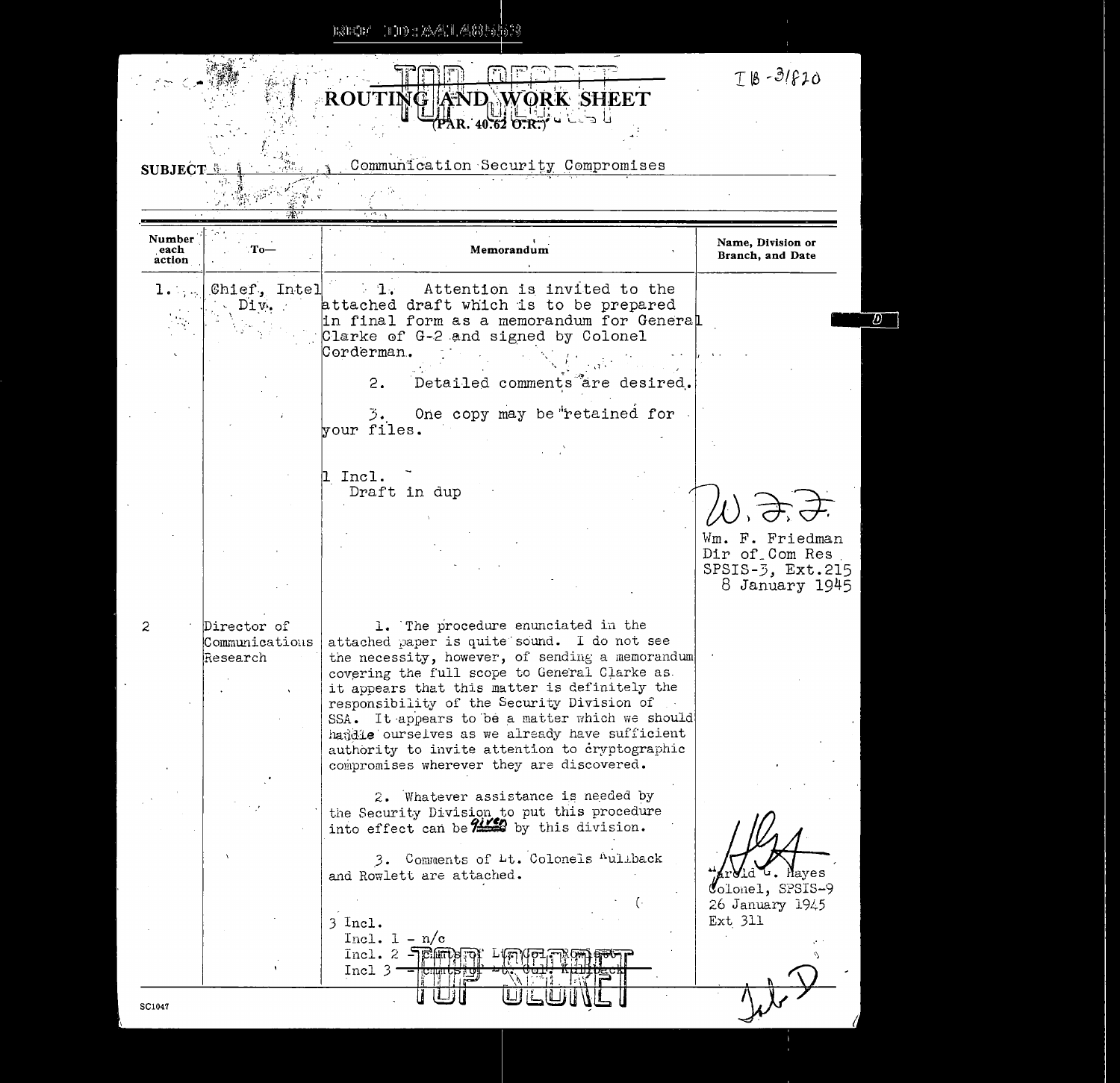## REF ID:A4148553

Director of Research

1. The procedure enunciated in the Communications attached paper is quite sound. I do not see the necessity, however, of sending a memorandum covering the full scope to General Clarke as it appears that this matter is definitely the responsibility of the Security Division of SSA. It appears to be a matter which we should handle ourselves as we already have sufficient authority to invite attention to cryptographic compromises wherever they are discovered.

> 2. Whatever assistance is needed by the Security Division to put this procedure into effect can be that by this division.

> 3. Comments of Lt. Coloneis Auliback and Rowlett are attached.

"arold G. Hayes Colonel, SPSIS-9 26 January 1945 Ext 311

 $3$  Incl.

Incl.  $1 - n/c$ Incl. 2 - cmmts of Lt. Col. Rowlett semata of the fool Kullback man  $Inc1.3$ 

 $\mathbb{Z}^{\mathbb{Z}_p}$  in  $\mathbb{Z}^{\mathbb{Z}_p}$ 

 $\mathbf{z}$